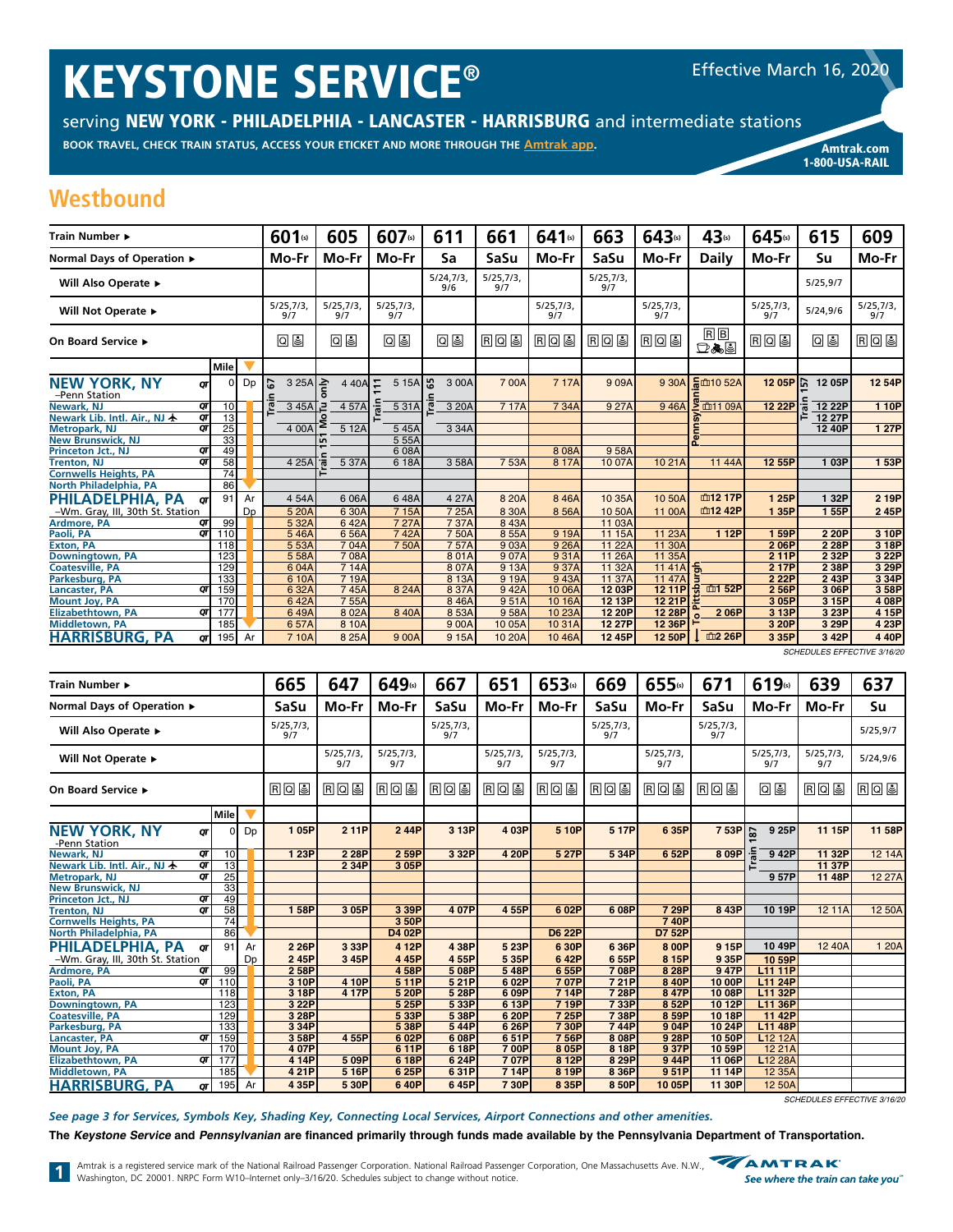# **KEYSTONE SERVICE®**

serving HARRISBURG - LANCASTER - PHILADELPHIA - NEW YORK and intermediate stations

BOOK TRAVEL, CHECK TRAIN STATUS, ACCESS YOUR ETICKET AND MORE THROUGH THE Amtrak app.

**Amtrak.com** 1-800-USA-RAIL

### **Eastbound**

| Train Number ▶                             |                  |    | 640(s)          | 642              | 600(s)           | 660              | 644(s)              | 662              | 646              | 664              | 648(s)           | 666              | 650(s)           | 42(s)          |
|--------------------------------------------|------------------|----|-----------------|------------------|------------------|------------------|---------------------|------------------|------------------|------------------|------------------|------------------|------------------|----------------|
| Normal Days of Operation ▶                 |                  |    | Mo-Fr           | Mo-Fr            | Mo-Fr            | <b>SaSu</b>      | Mo-Fr               | Sa               | Mo-Fr            | SaSu             | Mo-Fr            | SaSu             | Mo-Fr            | <b>Daily</b>   |
| Will Also Operate ▶                        |                  |    |                 |                  |                  | 5/25,7/3,<br>9/7 |                     | 5/24,7/3,<br>9/6 |                  | 5/25,7/3,<br>9/7 |                  | 5/25,7/3,<br>9/7 |                  |                |
| Will Not Operate ▶                         |                  |    | 5/25,7/3<br>9/7 | 5/25,7/3,<br>9/7 | 5/25,7/3,<br>9/7 |                  | 5/25,7/3,<br>9/7    |                  | 5/25,7/3,<br>9/7 |                  | 5/25,7/3,<br>9/7 |                  | 5/25,7/3,<br>9/7 |                |
| On Board Service ▶                         |                  |    | <b>RQU</b>      | RQU              | <b>RQS</b>       | 日回国              | RQU                 | RQU              | <b>RQS</b>       | RQU              | <b>RQS</b>       | <b>RQU</b>       | <b>RQU</b>       | $R$ $B$<br>口ふ目 |
|                                            | l Mile l         |    |                 |                  |                  |                  |                     |                  |                  |                  |                  |                  |                  |                |
| <b>HARRISBURG, PA</b><br>OΓ                | 0                | Dp | 500A            | 5 55A            | 640A             | 7 20A            | 755A                | 8 30A            | 859A             | 9 30A            | 10 05A           | 11 20A           | 12 05P           | 듦<br>血1 00P    |
| <b>Middletown, PA</b>                      | 10               |    | 5 10A           | 605A             | 650A             | 7 30A            |                     | 840A             | 909A             | 940A             |                  | 11 30A           | 12 15P           |                |
| QΤ<br><b>Elizabethtown, PA</b>             | $\overline{17}$  |    | 5 17A           | 6 12A            | 657A             | 737A             | 8 11A               | 847A             | 916A             | 947A             | 1021A            | 11 37A           | 12 22P           | 1 18P          |
| <b>Mount Joy, PA</b>                       | 24               |    | 5 23A           | 6 19A            | 7 03A            | 743A             |                     | 8 5 3 A          | 9 22A            | 953A             |                  | 11 43A           | 12 29P           |                |
| QΤ<br>Lancaster, PA                        | 36               |    | 5 35A           | 630A             | 7 16A            | 755A             | 827A                | 9 05A            | 933A             | 10 05A           | 10 37A           | 11 55A           | 12 41P           | 血1 40P         |
| Parkesburg, PA                             | 60               |    | 5 53A           | 649A             | 735A             | 8 14A            |                     | 9 24A            | 952A             | 10 23A           |                  | 12 14P           |                  |                |
| <b>Coatesville, PA</b>                     | 66               |    | 5 59A           | 656A             | 741A             | 8 19A            |                     | 9 29A            | 958A             | 10 28A           |                  | 12 19P           |                  |                |
| Downingtown, PA                            | $\overline{72}$  |    | 605A            | 707A             | 747A             | 8 25A            |                     | 9 35A            | 10 04A           | 10 35A           |                  | 12 25P           | 107P             |                |
| <b>Exton, PA</b>                           | $\overline{77}$  |    | 6 10A           | 714A             | 754A             | 8 32A            |                     | 942A             | 10 10A           | 1041A            |                  | 12 32P           | 113P             | 2 12P<br>ট     |
| Paoli, PA<br>QT                            | 84               |    | 619A            | 7 23A            | 804A             | 841A             | 905A                | 951A             | 10 18A           | 10 49A           | 11 16A           | 1241P            | 122P             | 2 24P          |
| QT<br>Ardmore, PA                          | 96               |    | 631A            |                  |                  | 853A             |                     | 10 03A           |                  |                  |                  | 12 54P           | 1 35PI 현         |                |
| PHILADELPHIA, PA<br>OΤ                     | 104              | Ar | 645A            | 750A             | 8 3 3 A          | 905A             | 9 30A               | 10 15A           | 10 40A           | 11 15A           | 1141A            | 105P             | 152P             | 血2 59P<br>준    |
| -Wm. Gray, III, 30th St. Station           |                  | Dp | 700A            | 805A             | 846A             | 9 23A            | 945A                | 10 30A           | 10 55A           | 11 25A           | 11 55A           | 130P             | 205P             | 血3 25P<br>Ε    |
| North Philadelphia, PA                     | 109              |    | 708A            |                  |                  |                  |                     |                  |                  |                  |                  |                  |                  |                |
| <b>Cornwells Heights, PA</b>               | $\overline{121}$ |    | 7 23A           |                  |                  |                  |                     |                  |                  |                  |                  |                  |                  |                |
| QΤ<br><b>Trenton, NJ</b>                   | 137              |    | 737A            | 8 3 3 A          | 9 15A            | 952A             | 10 12A              | 11 03A           | 11 23A           | 11 55A           | 12 23P           | 200P             | 2 3 3 P          | 3 56P          |
| ОТ<br>Princeton Jct., NJ                   | 147              |    |                 |                  |                  | 10 00A           |                     |                  |                  |                  |                  |                  |                  |                |
| <b>New Brunswick, NJ</b>                   | 163              |    |                 |                  |                  |                  |                     |                  |                  |                  |                  |                  |                  |                |
| QT<br><b>Metropark, NJ</b>                 | 171              |    |                 |                  |                  |                  |                     |                  |                  |                  |                  |                  |                  |                |
| QT<br>Newark Lib. Intl. Air., NJ ★         | 183              |    |                 |                  |                  | 10 25A           |                     |                  |                  |                  |                  |                  |                  |                |
| QT<br>Newark, NJ                           | 185              |    | L8 12A          | L9 06A           | <b>D</b> 9 46A   | 10 31A           | L <sub>10</sub> 47A | L11 42A          | L11 57A          | L12 31P          | 12 56P           | <b>L2 40P</b>    | L3 08P           | 血D4 30P        |
| <b>NEW YORK, NY</b><br>σт<br>-Penn Station | 195              | Ar | 8 30A           | 9 26A            | 1011A            | 1049A            | 11 05A              | 11 59A           | 12 15P           | 12 49P           | 115P             | 257P             | 3 26P            | 血4 50P         |

SCHEDULES EFFECTIVE 3/16/20

| Train Number ►                                                 | 670              | 652(s)           | 654(s)           | 672              | 656              | 618(s)           | 658(s)        | 610                      | 674        | 612      | 620             | 622(s)           |
|----------------------------------------------------------------|------------------|------------------|------------------|------------------|------------------|------------------|---------------|--------------------------|------------|----------|-----------------|------------------|
| Normal Days of Operation ▶                                     | SaSu             | Mo-Fr            | Mo-Fr            | SaSu             | Mo-Fr            | Mo-Th            | Fr            | Sa                       | Su         | Su       | Mo-Fr           | Mo-Fr            |
| Will Also Operate ▶                                            | 5/25,7/3,<br>9/7 |                  |                  | 5/25,7/3,<br>9/7 |                  |                  | 7/2           | 5/24,7/3<br>9/6          | 5/25.9/7   | 5/25.9/7 |                 |                  |
| Will Not Operate ▶                                             |                  | 5/25,7/3,<br>9/7 | 5/25,7/3,<br>9/7 |                  | 5/25,7/3,<br>9/7 | 5/25,7/2,<br>9/7 |               |                          | 5/24,9/6   | 5/24.9/6 | 5/25,7/3<br>9/7 | 5/25,7/3,<br>9/7 |
| On Board Service ▶                                             | <b>RQS</b>       | <b>RQS</b>       | RQ               | <b>RQS</b>       | <b>RQS</b>       | 09               | RQ            | 08                       | <u>rou</u> | 09       | RQU             | Q La             |
| <b>Mile</b>                                                    |                  |                  |                  |                  |                  |                  |               |                          |            |          |                 |                  |
| <b>HARRISBURG, PA</b><br>Dp<br>οI<br>QΤ                        | 205P             | 3 05P            | 4 4 0 P          | 505P             | 535P             | 640P             | 640P          | 705P                     | 705P       | 8 20P    | 8 35P           | 9 15P            |
| 10<br><b>Middletown, PA</b>                                    | 2 15P            | 3 15P            | 4 50P            | 5 15P            | 545P             | 650P             | 6 50P         | 715P                     | 7 15P      | 8 30P    | 845P            | 9 25P            |
| $\overline{17}$<br>$\overline{or}$<br><b>Elizabethtown, PA</b> | 2 22P            | 3 22P            | 457P             | 5 22P            | 552P             | 657P             | 657P          | 7 22P                    | 7 22P      | 837P     | 852P            | 9 32P            |
| 24<br><b>Mount Joy, PA</b>                                     | 2 28P            | 3 30P            | 503P             | 5 28P            | 558P             |                  |               | 7 28P                    | 7 28P      | 843P     | 857P            | 9 37P            |
| 36<br>OΤ<br>Lancaster, PA                                      | 240P             | 3 42P            | 5 15P            | 540P             | 6 10P            | 7 12P            | 712P          | 740P                     | 740P       | 855P     | 908P            | 948P             |
| 60<br>Parkesburg, PA                                           | 2 59P            | 4 02P            | 533P             | 558P             | 6 28P            | 730P             | 730P          | 758P                     | 758P       | 9 14P    | <b>L9 26P</b>   | L10 06P          |
| 66<br><b>Coatesville, PA</b>                                   | 3 05P            |                  | 5 39P            | 604P             | 634P             |                  |               | 8 04P                    | 8 04P      | 9 19P    |                 |                  |
| $\overline{72}$<br>Downingtown, PA                             | 311P             | 4 11P            | 545P             | 6 10P            | 640P             | <b>740P</b>      | 740P          | 8 10P                    | 8 10P      | 9 25P    | L9 36P          | L10 16P          |
| $\overline{77}$<br><b>Exton, PA</b>                            | 3 17P            | 4 17P            | 551P             | 6 16P            | 646P             | 746P             | 746P          | 8 16P                    | 8 16P      | 9 32P    | <b>L941P</b>    | L10 22P          |
| 84<br>Paoli, PA<br>OΤ                                          | 3 28P            | 4 26P            | 6 00P            | 625P             | 655P             | 755P             | 755P          | 8 25P                    | 8 25P      | 940P     | <b>L9 49P</b>   | L10 30P          |
| 96<br>QΤ<br><b>Ardmore, PA</b>                                 | 341P             | 4 38P            | 6 14P            | 637P             | 707P             | 8 07P            | 8 07P         | 837P                     | 837P       | 952P     |                 |                  |
| PHILADELPHIA, PA<br>104<br>Ar<br>QΤ                            | 355P             | 456P             | 636P             | 650P             | 7 23P            | 8 20P            | 8 20P         | 8 50P                    | 8 50P      | 10 10P   | 10 16P          | 10 56P           |
| -Wm. Gray, III, 30th St. Station<br>Dp                         | 4 10P            | 5 18P            | 6 50P            | 710P             | $740P$ $\approx$ | 9 03P            | 8 36P         | 9 16P<br>$\overline{24}$ | 910P       | 11 42P   |                 | 11 42P<br>99     |
| North Philadelphia, PA<br>109                                  |                  |                  |                  |                  |                  |                  |               |                          |            |          |                 |                  |
| 121<br><b>Cornwells Heights, PA</b>                            |                  |                  |                  |                  |                  |                  |               |                          |            |          |                 | Train            |
| 137<br>στ<br><b>Trenton, NJ</b>                                | 4 39P            | 545P             | 7 19P            | 739P             | 8 09P            | 9 33P            | 906P          | 9 46P                    | 9 39P      | F 12 12A |                 | 12 12A           |
| QΤ<br>147<br>Princeton Jct., NJ                                |                  | 552P             |                  |                  |                  |                  |               |                          |            |          |                 |                  |
| 163<br><b>New Brunswick, NJ</b>                                |                  | <b>D6 04P</b>    |                  |                  |                  |                  |               |                          |            |          |                 |                  |
| QT<br>171<br><b>Metropark, NJ</b>                              |                  | 6 16P            |                  |                  |                  | 958P             |               | 10 09P                   |            | 12 38A   |                 | 12 38A           |
| Newark Lib. Intl. Air., NJ $\bigstar$<br>QT<br>183             |                  |                  |                  |                  |                  |                  |               |                          |            |          |                 |                  |
| QΤ<br>Newark, NJ<br>185                                        | <b>L5 13P</b>    | L6 33P           | <b>L7 54P</b>    | <b>L8 14P</b>    | <b>L8 45P</b>    | D10 11P          | <b>L9 42P</b> | D10 23P                  | L10 14P    | 1 00A    |                 | 1 00A            |
| <b>NEW YORK, NY</b><br>195<br>Ar<br>σт<br>-Penn Station        | 532P             | 654P             | 8 12P            | 8 3 4 P          | 9 03P            | 10 35P           | 10 00P        | 10 49P                   | 10 34P     | 1 25A    |                 | 1 25A            |

SCHEDULES EFFECTIVE 3/16/20

See page 3 for Services, Symbols Key, Shading Key, Connecting Local Services, Airport Connections and other amenities.

The Keystone Service and Pennsylvanian are financed primarily through funds made available by the Pennsylvania Department of Transportation.

Amtrak is a registered service mark of the National Railroad Passenger Corporation. National Railroad Passenger Corporation, One Massachusetts Ave. N.W., **WANTRAK** 2 Amtrak is a registered service mark of the inditional nambal rapidal conservation individual manufacture of the Mashington, DC 20001. NRPC Form W10-Internet only-3/16/20. Schedules subject to change without notice.